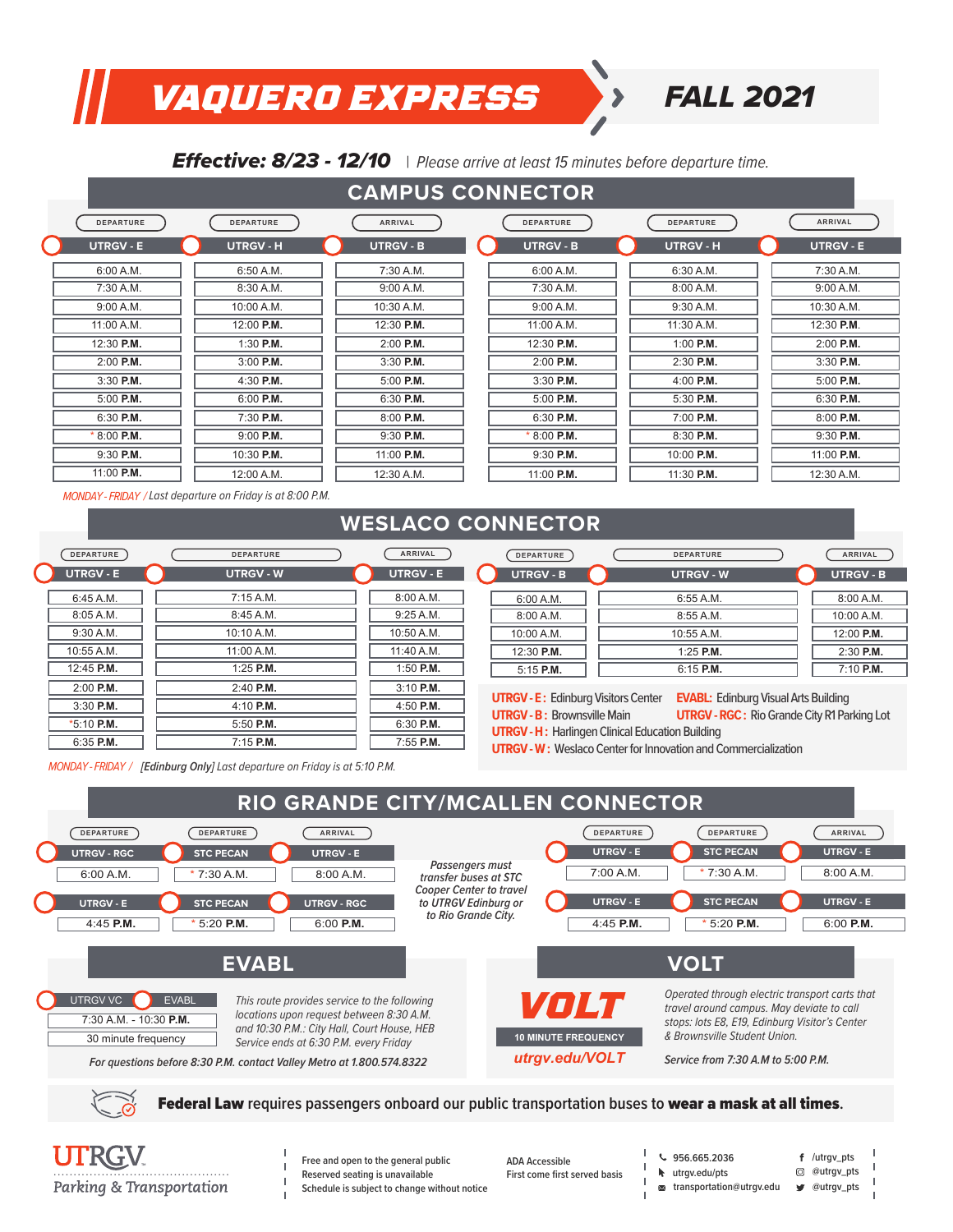



Z 7:30 A.M. - 5:00 P.M.

 $\blacktriangleright$ 15 minute frequency

| <b>Monday - Friday</b>     | ADA Accessible                               | $\bullet$ 956.665.2036              |
|----------------------------|----------------------------------------------|-------------------------------------|
|                            | Free and open to the general public          | $\blacktriangleright$ utrgv.edu/pts |
| 7:30 A.M. - 5:00 P.M.      | First come first served basis                | @utrqv_pts<br>$\bullet$             |
|                            | Reserved seating is unavailable              | $f$ /utrqv_pts                      |
| <b>15 minute frequency</b> | Schedule is subject to change without notice | @utrqv_pts<br>ЮÎ                    |

- 
- **w** utrgv.edu/pts
- @utrgv\_pts ý
- f /utrgv\_pts
- @utrgv\_pts

**UTRGV**<br>Parking & Transportation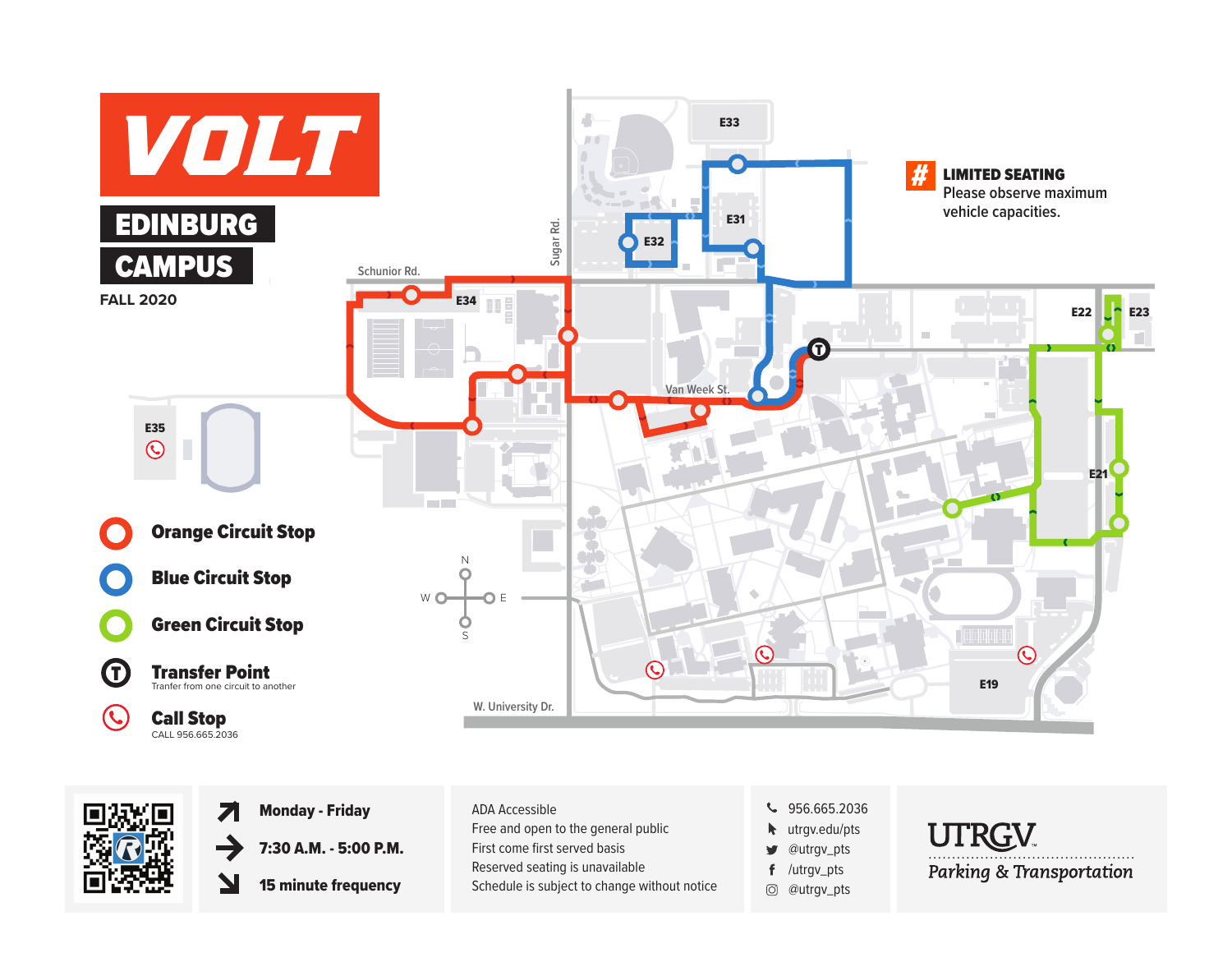